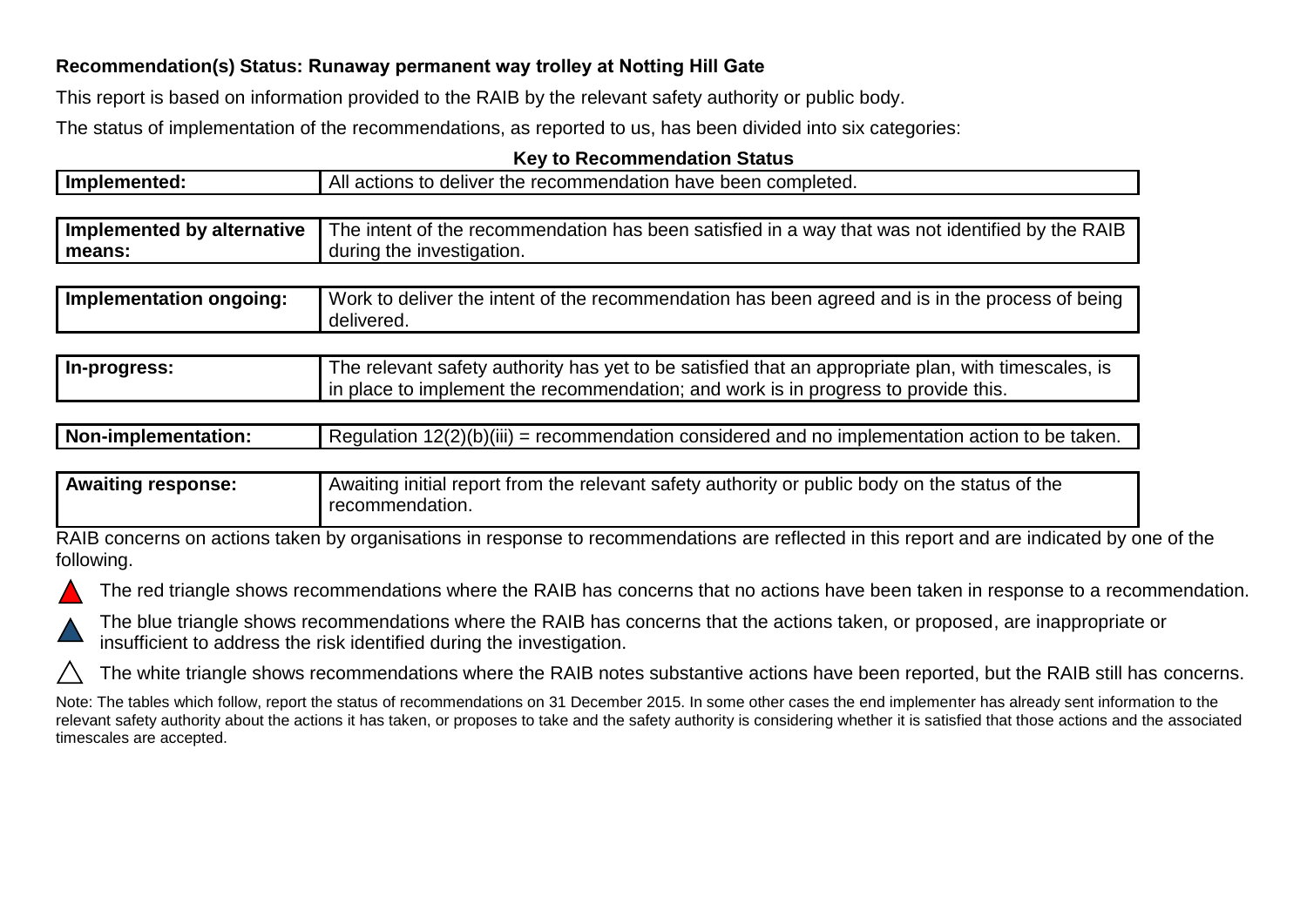| Number/ Date/ Report No/<br>Inv Title / Current Status<br>12/2007<br>24/05/2006<br>1<br>Runaway permanent way trolley at Notting Hill<br>Gate<br>Status: Implemented |                                                                        | <b>Safety Recommendation</b><br>London Underground Ltd should amend site management<br>procedures to record the satisfactory completion of pre-use<br>brake checks. This should consider predelivery and on-site<br>physical inspections recognising that the current tests are only<br>partially effective (paragraphs 116 and 124). | Summary of current status (based on latest report<br>from the relevant safety authority or public body)<br>LUL has reported that it has taken actions in response to this<br>recommendation.<br>ORR proposes to take no further action unless they become<br>aware that the information provided becomes inaccurate.<br>ORR has closed the recommendation. |
|----------------------------------------------------------------------------------------------------------------------------------------------------------------------|------------------------------------------------------------------------|---------------------------------------------------------------------------------------------------------------------------------------------------------------------------------------------------------------------------------------------------------------------------------------------------------------------------------------|------------------------------------------------------------------------------------------------------------------------------------------------------------------------------------------------------------------------------------------------------------------------------------------------------------------------------------------------------------|
|                                                                                                                                                                      |                                                                        |                                                                                                                                                                                                                                                                                                                                       |                                                                                                                                                                                                                                                                                                                                                            |
| 12/2007<br>3<br>24/05/2006<br>Runaway permanent way trolley at Notting Hill<br>Gate<br>Status: Implemented                                                           |                                                                        | London Underground Ltd should ensure that existing trolleys are<br>assessed against the requirements of Recommendation 2<br>(paragraph 117).                                                                                                                                                                                          | LUL has reported that it has taken actions in response to this<br>recommendation.<br>ORR proposes to take no further action unless they become<br>aware that the information provided becomes inaccurate.                                                                                                                                                  |
| $\overline{4}$<br>Gate<br>Status: Implemented                                                                                                                        | 12/2007<br>24/05/2006<br>Runaway permanent way trolley at Notting Hill | London Underground Ltd and Network Rail should conduct<br>studies into trolley design with an objective of improving the<br>ergonomic issues connected with propelling and braking hand<br>trolleys (paragraph 118).                                                                                                                  | LUL and Network Rail have reported that they have taken<br>actions in response to this recommendation.<br>ORR proposes to take no further action unless they become<br>aware that the information provided becomes inaccurate.                                                                                                                             |
| 5<br>Gate<br>Status: Implemented                                                                                                                                     | 24/05/2006<br>12/2007<br>Runaway permanent way trolley at Notting Hill | London Underground Ltd together with Metronet and Tube<br>Lines, should review and determine how to ensure Track Trolley<br>Operators are aware of and know how to apply the controls to<br>mitigate the risks relating to gradients when operating track<br>trolleys (paragraph 117).                                                | LUL, Metronet and Tube Lines have reported that they taken<br>actions in response to this recommendation.<br>ORR proposes to take no further action unless they become<br>aware that the information provided becomes inaccurate.                                                                                                                          |
| 6<br>Gate<br>Status: Implemented                                                                                                                                     | 12/2007<br>24/05/2006<br>Runaway permanent way trolley at Notting Hill | London Underground Ltd should ensure that the training of<br>Track Trolley Operators includes the provision of appropriate<br>reference material to carry on site (paragraph 123).                                                                                                                                                    | LUL has reported that it has taken actions in response to this<br>recommendation.<br>ORR proposes to take no further action unless they become<br>aware that the information provided becomes inaccurate.                                                                                                                                                  |